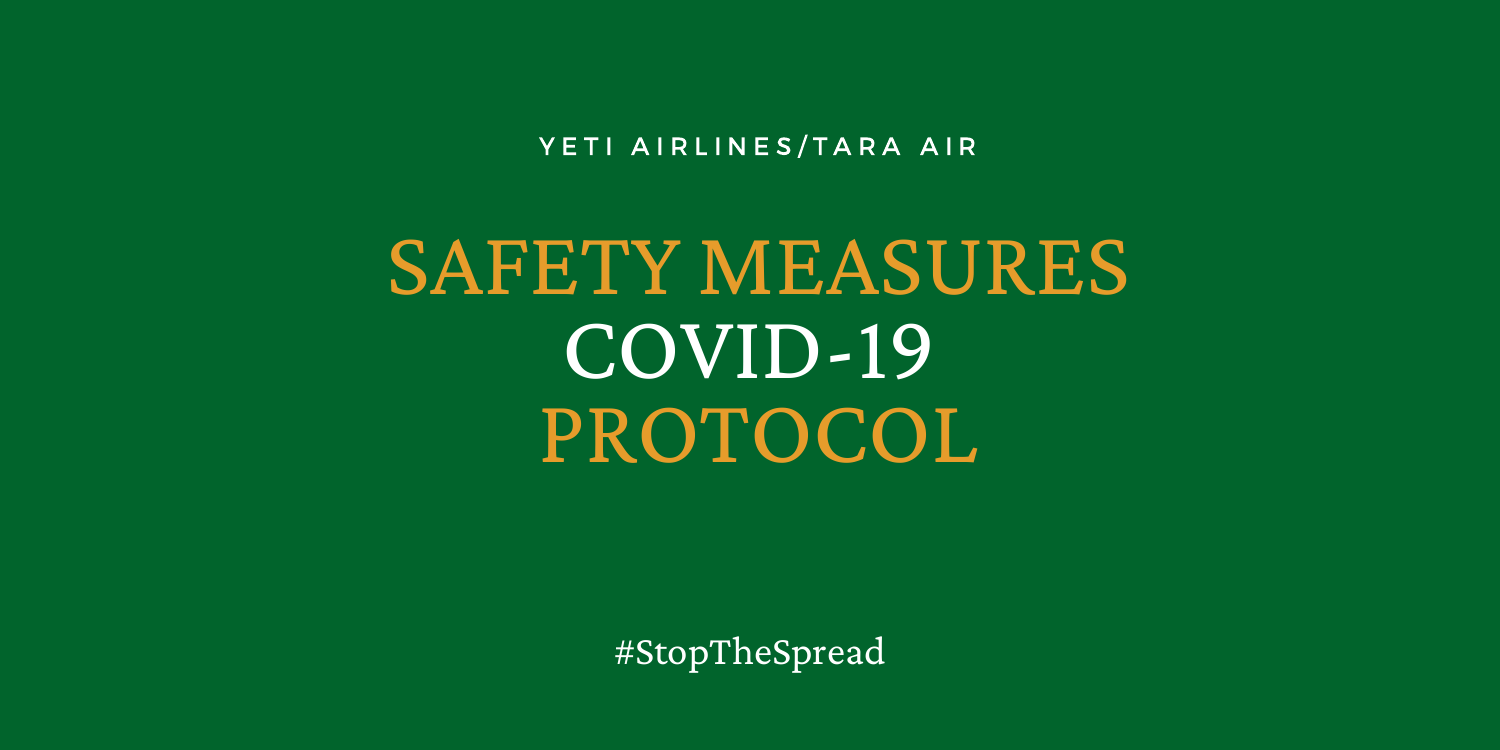**Background** 

The novel coronavirus disease, COVID-19, is an infectious disease caused by severe acute respiratory syndrome coronavirus 2, SARS-COV-2. The World Health Organization (WHO) declared the COVID-19 outbreak a Public Health Emergency of International Concern (PHEIC) on January 30, 2020 and a pandemic on March 11, 2020. The first case in Nepal was detected on January 23, 2020. COVID-19 has become a pandemic and has affected all human beings. This COVID-19 Protocol is being planned and implemented to contain/ prevent the contagion affecting the airline workplace, including domestic flight operations

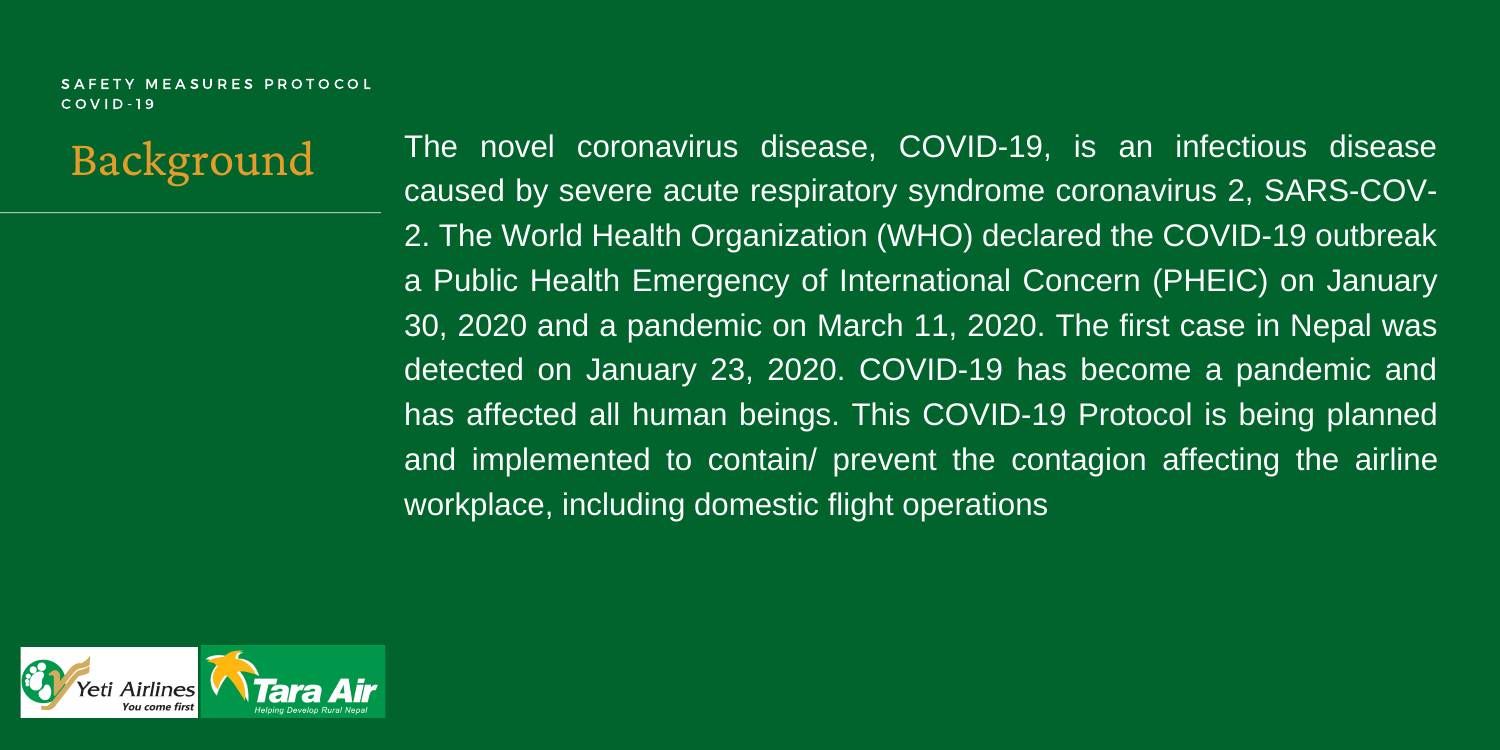Purpose

The purpose of the Yeti Airlines/Tara Air COVID-19 Protocol is to prevent spread of the COVID-19 coronavirus in the workplace and protect the airline flight crew, ground staff and passengers from potential infection

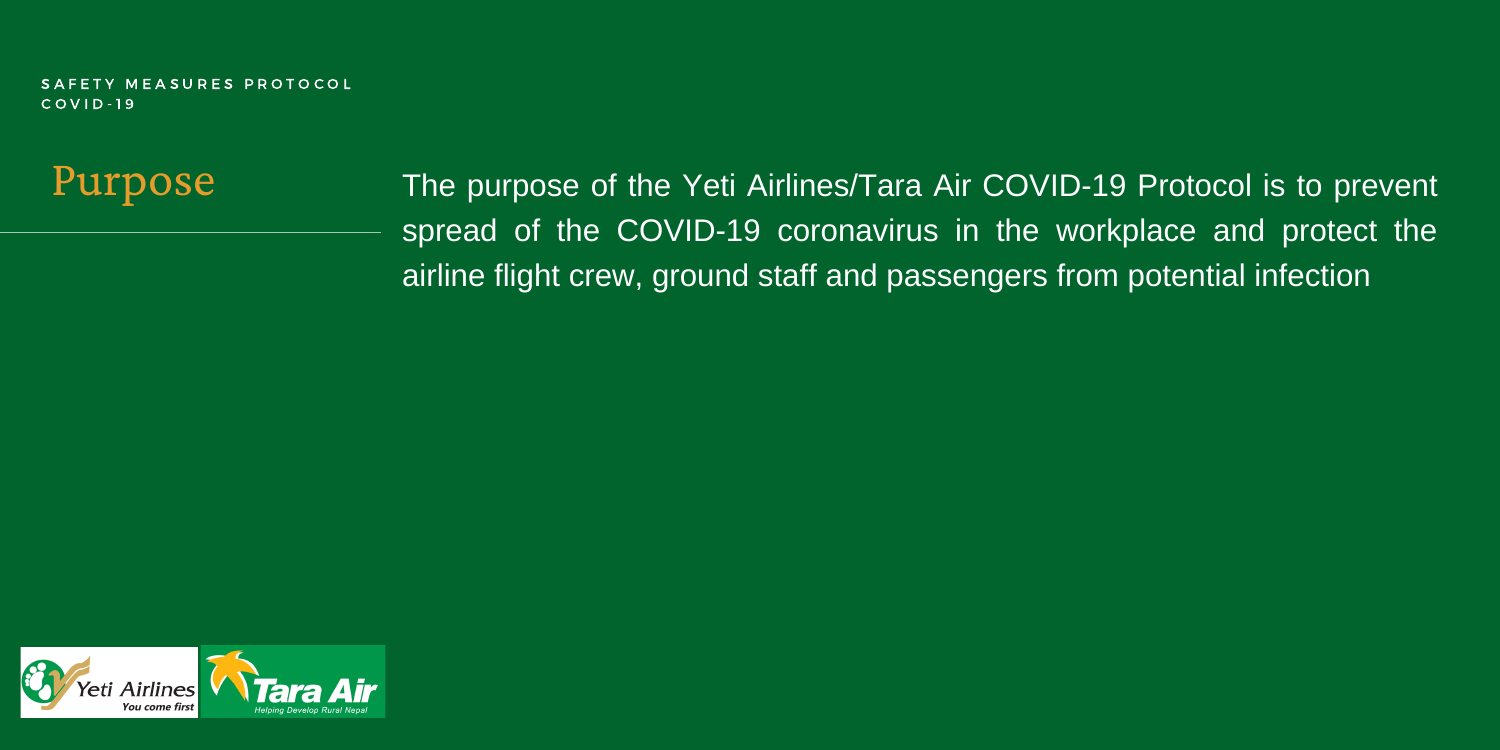

The Yeti Airlines/Tara Air COVID-19 Protocol will come into effect immediately after the Civil Aviation Authority of Nepal permits the commencement of domestic flight operations and during the relief flight operations the airline will conduct from time to time prior to this.

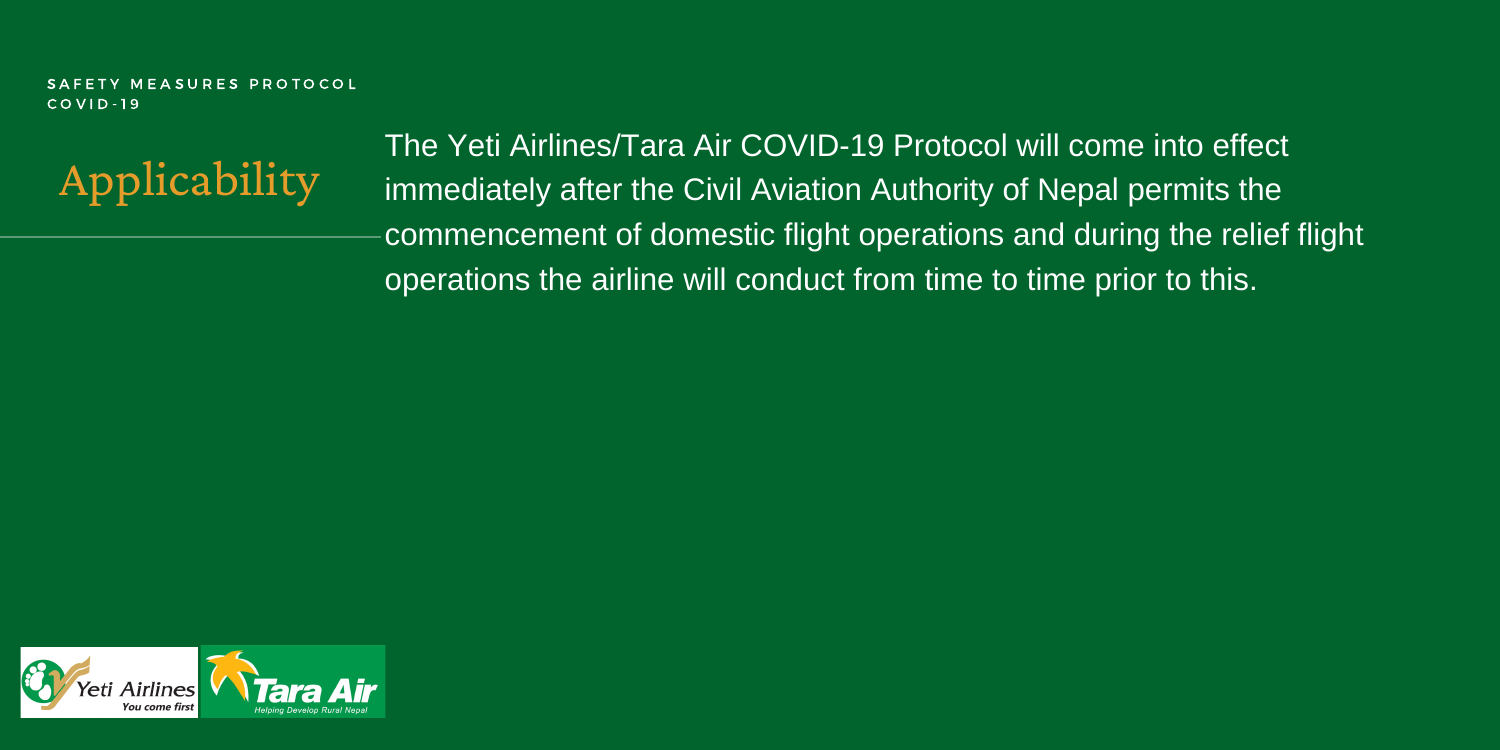| SAFETY MEASURES PROTOCOL<br>$COVID-19$             |                                                              | $1 - 2$        |
|----------------------------------------------------|--------------------------------------------------------------|----------------|
|                                                    |                                                              | $\overline{3}$ |
| Table of<br>Contents                               |                                                              | $\overline{4}$ |
|                                                    |                                                              | 5 <sup>1</sup> |
|                                                    |                                                              | 6              |
|                                                    |                                                              |                |
|                                                    | Corporate, Tlcketing and Cargo sales office Personnel safety | 8              |
|                                                    |                                                              | 9              |
|                                                    |                                                              | 10             |
|                                                    |                                                              | 11             |
|                                                    |                                                              | 12             |
|                                                    |                                                              | 13             |
|                                                    | Protection of office premises, check-in counters, crew camp  |                |
|                                                    |                                                              | 14             |
| Yeti Airlines<br><b>Tara Air</b><br>You come first |                                                              | 15             |

 $S$  or  $C$   $\infty$ 

6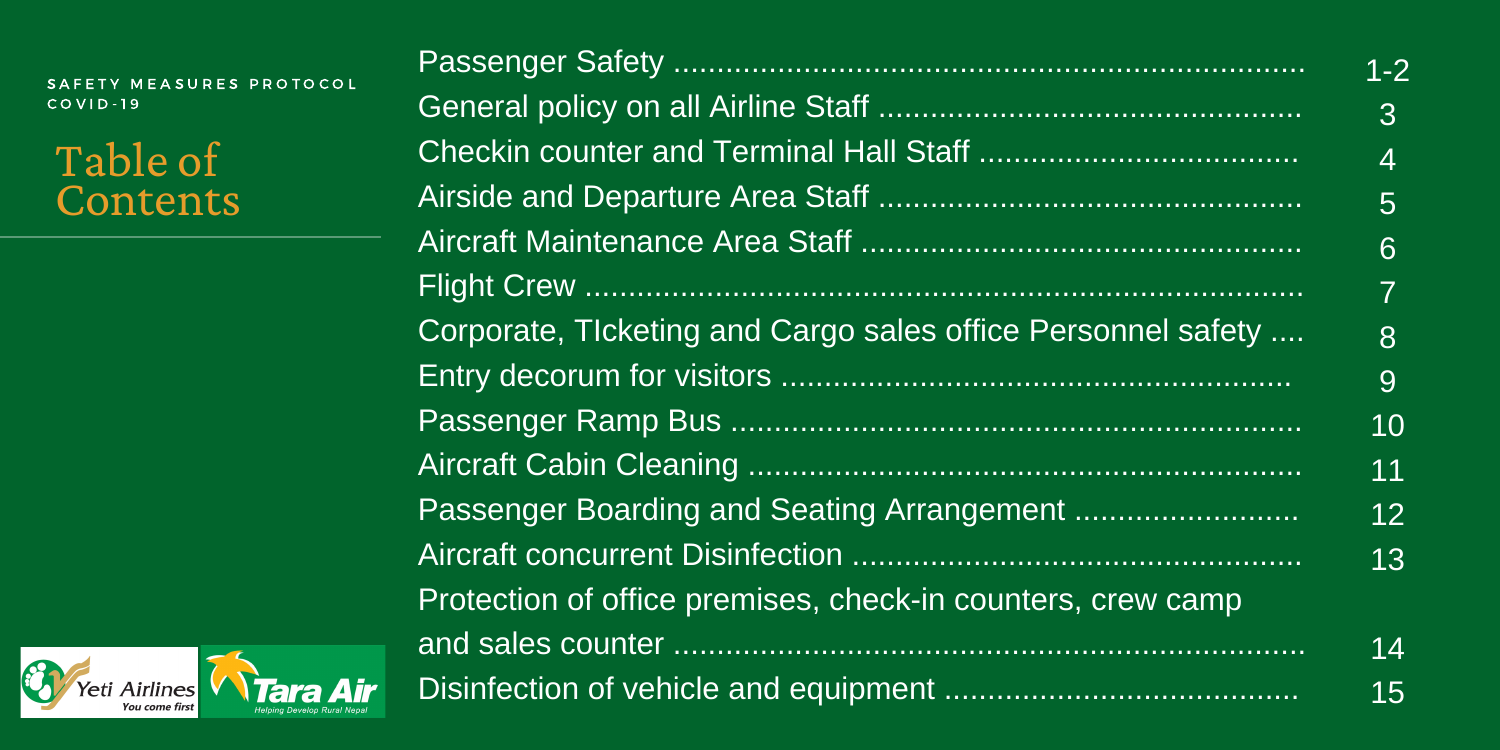Passenger **Safety** 

- All passengers shall wear a protective face mask.
- All passengers body temperature shall be taken at check in counter and if it exceeds 100.4F they will not be allowed to check in or board the flight.
- Passengers with confirmed/suspected symptoms of COVID-19 will not be allowed to check in or board the flight.
- Inflight services are suspended. Use of aircraft cabin lavatory is not allowed.
- No hand carry luggage will be allowed inside the passenger cabin. Only small ladies handbags, purses & wallets will be allowed.



All passengers must use the hand sanitizers provided by the airlines while entering the aircraft cabin.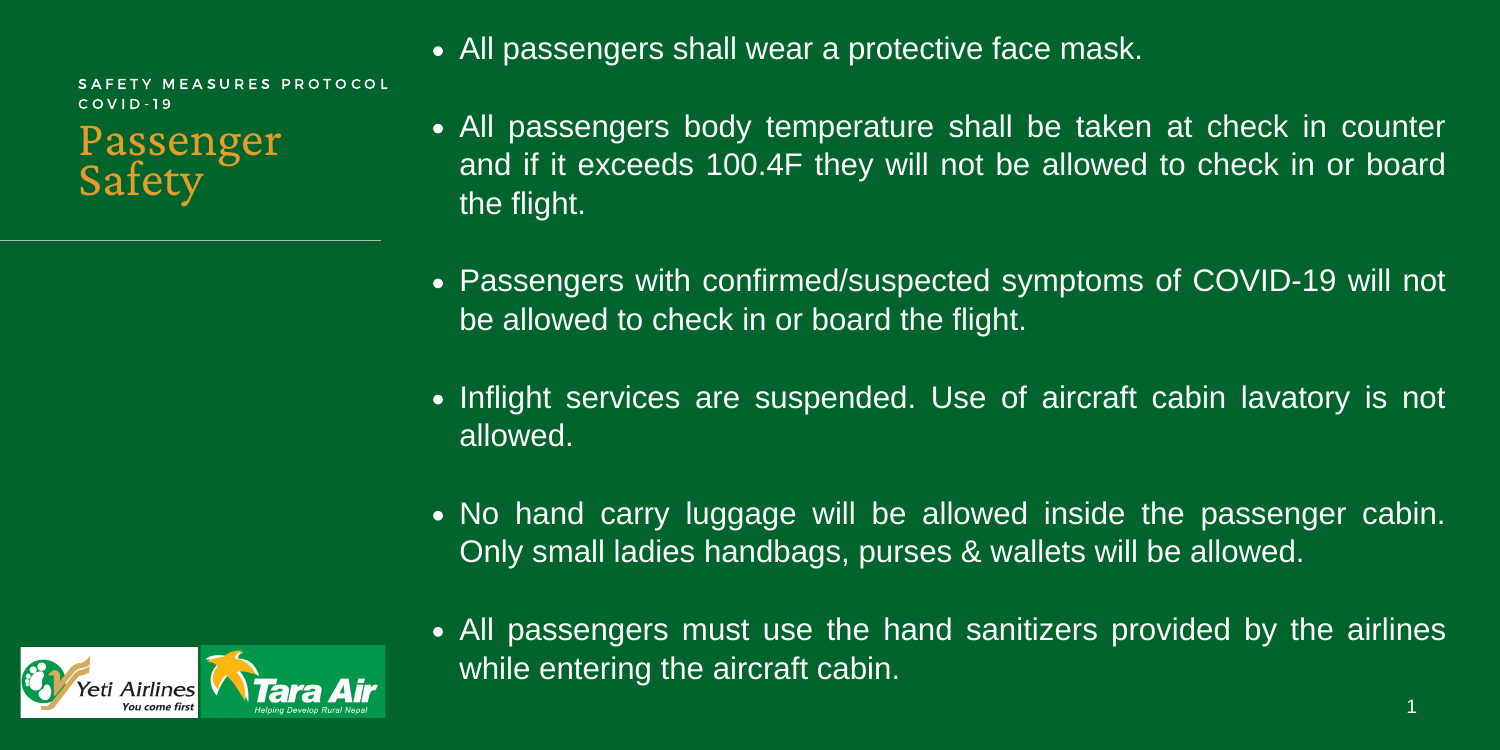**MEASURES PROTOCOL** C O V I D - 1 9

Passenger Safety<sup>-</sup>

- Passengers' baggage will be sprayed with chlorine-based disinfectant prior to loading.
- Passengers will be required to sign a declaration form that they are not suffering from COVID-19 and waiving the airlines liability for COVID-19 infections.
- Pets and other animals will not be allowed to be transported in the aircraft.
- Passengers must maintain appropriate physical distancing while queuing during check in, boarding and de-boarding the ramp bus and aircraft.



Passengers will be boarded and de- boarded according to their seat numbers.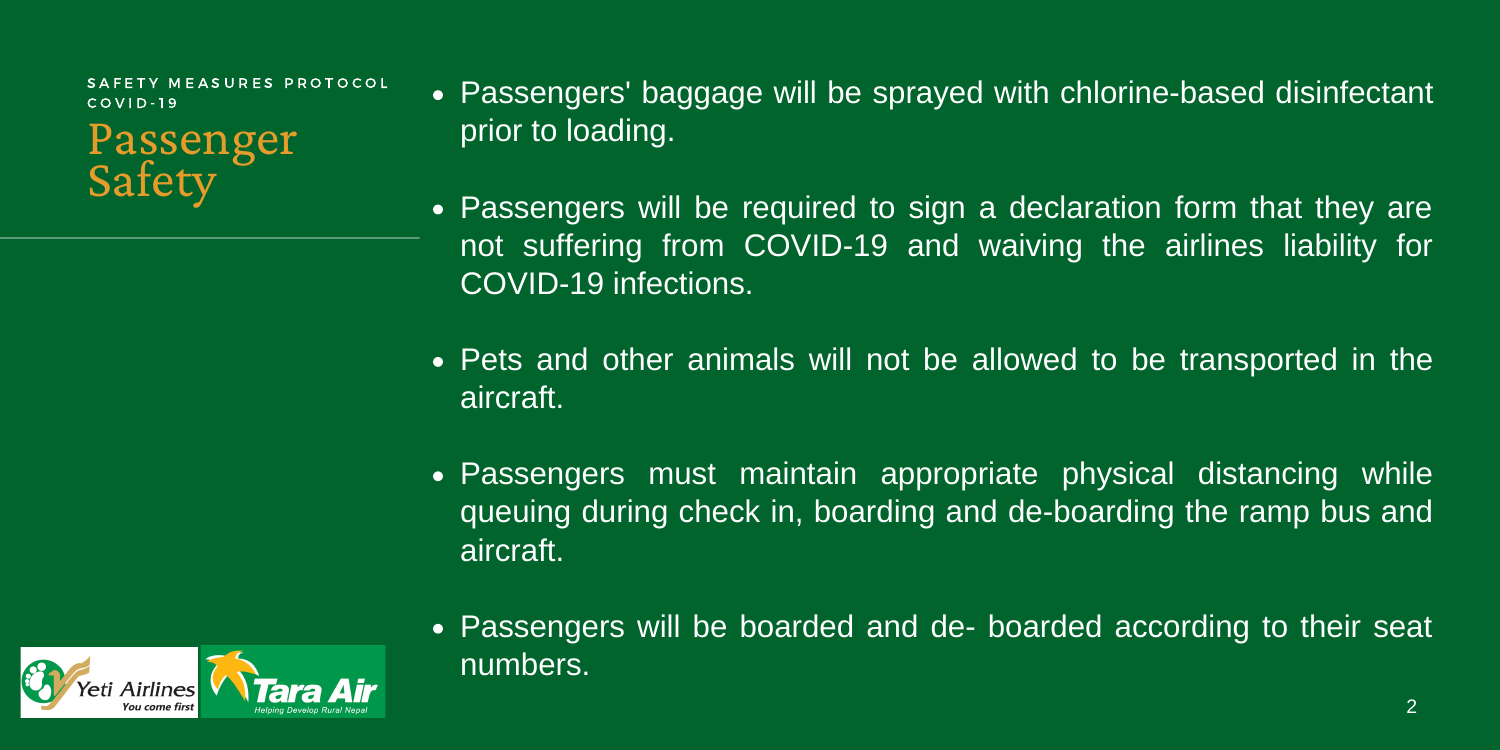### General Policy on all airline staff

- All staff who feel unwell, especially with symptoms of flu such as cough, fever, breathlessness and fatigue must stay on immediate sick leave until they recover fully from these symptoms.
- Should the above mentioned symptoms worsen than they must immediately contact the Nepal Government COVID-19 hotline 1133 and 1115 for testing.
- All staff when reporting for duty will have their body temperature taken. If it exceeds 100.4F they will be sent home to rest and recover fully before resuming duty.
- All staff who inadvertently or otherwise come into close physical contact with confirmed COVID-19 infected person(s) must mandatorily self-quarantine for a minimum of 14 days. If they develop symptoms of COVID-19 infection they must contact the Nepal Government hotline 1133 and 1115 for testing. 3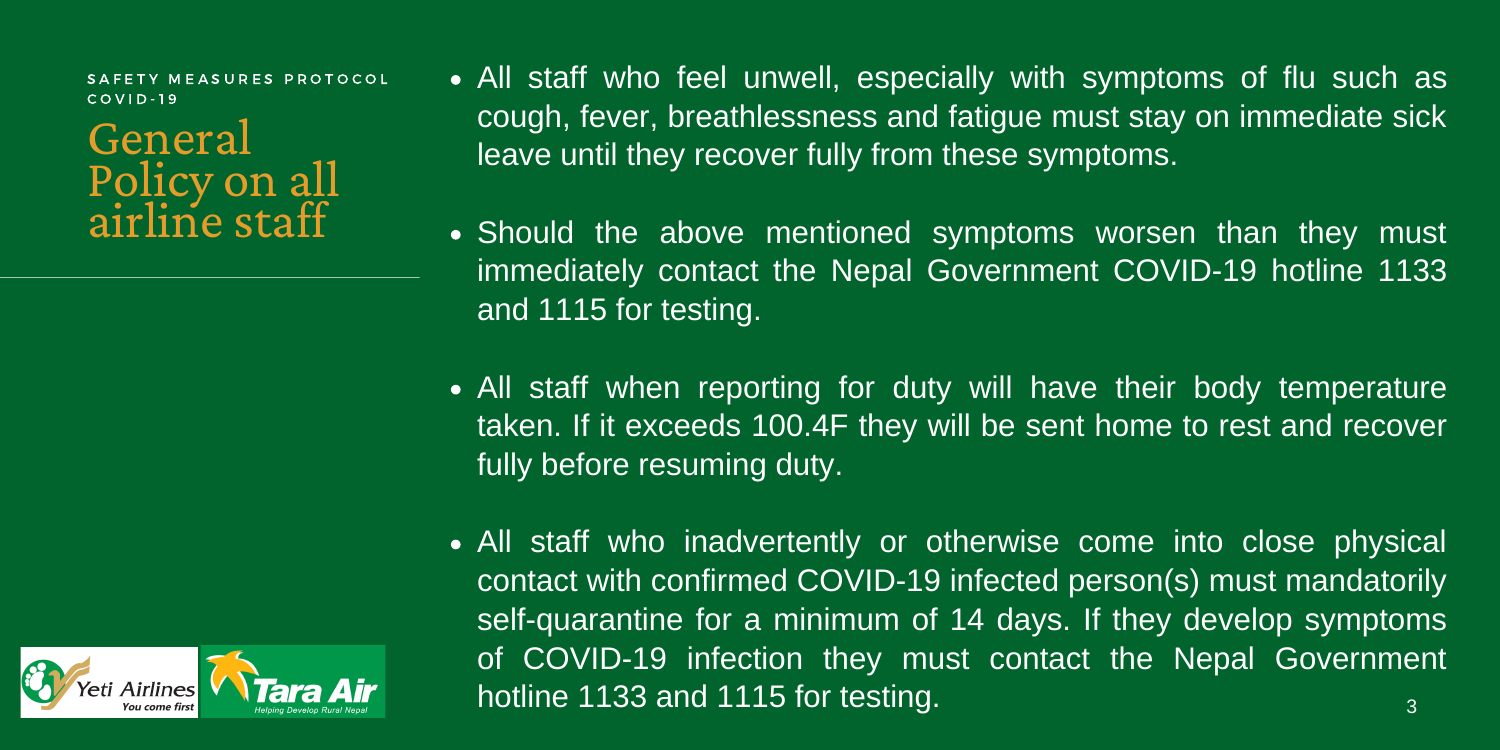Check-in counter and Terminal Hall staff

- All airport front line staff shall wear face visors, surgical masks and gloves and shall maintain appropriate physical distance from passengers.
- Check in staff will ensure passengers fill up the mandatory declaration form.
- At the airline check in counter, staff will measure the body temperature of the passengers and will not permit passengers whose temperature exceeds 100.4 F to check in for their flight.

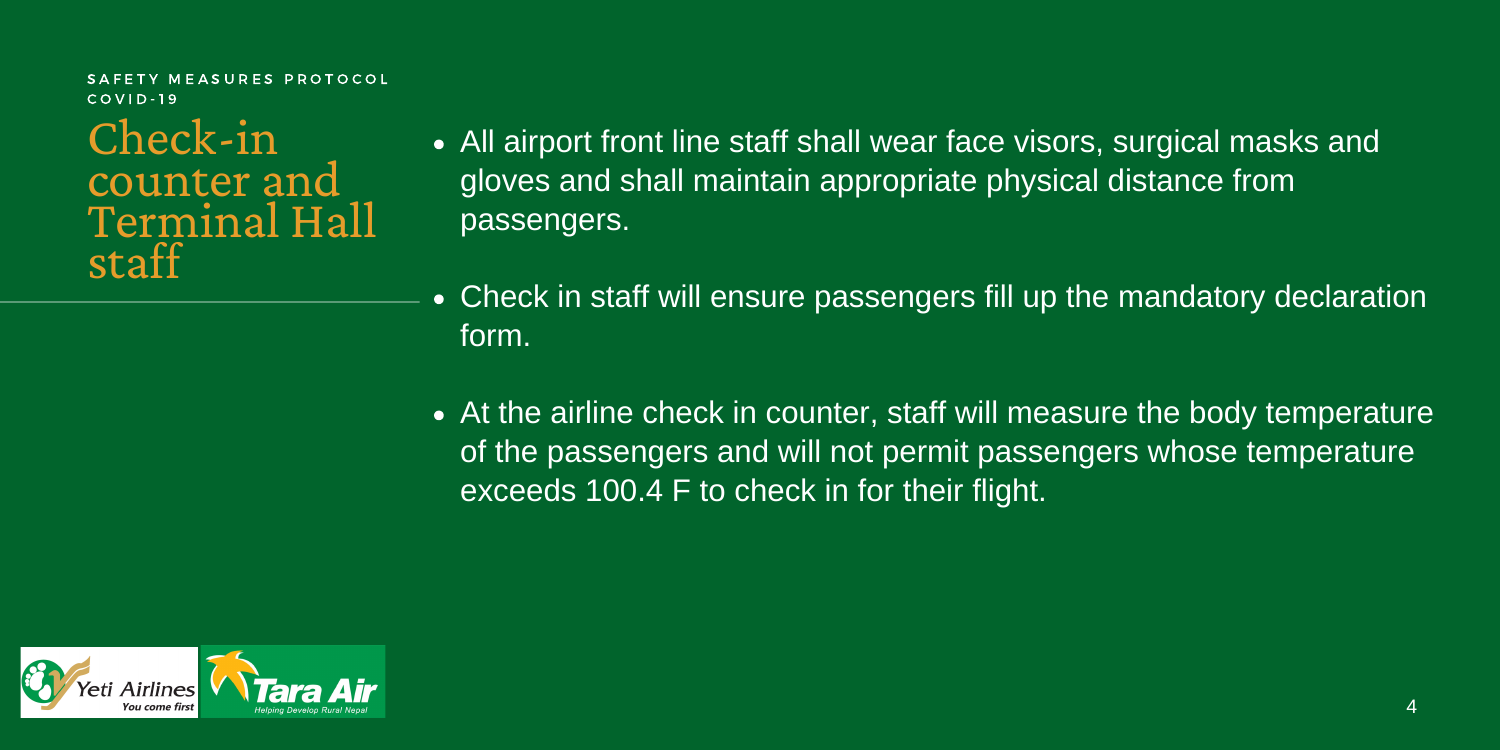Airside and Departure Area • A staff<sup>"</sup>

- All airside staff shall wear at least face mask and gloves.
- They will maintain appropriate physical distance from each other and with passengers during boarding and de-boarding on the ramp bus and the aircraft.
- All cargo, courier, documents, COMAIL, COMAT shall be disinfected before it is loaded onto the aircraft.

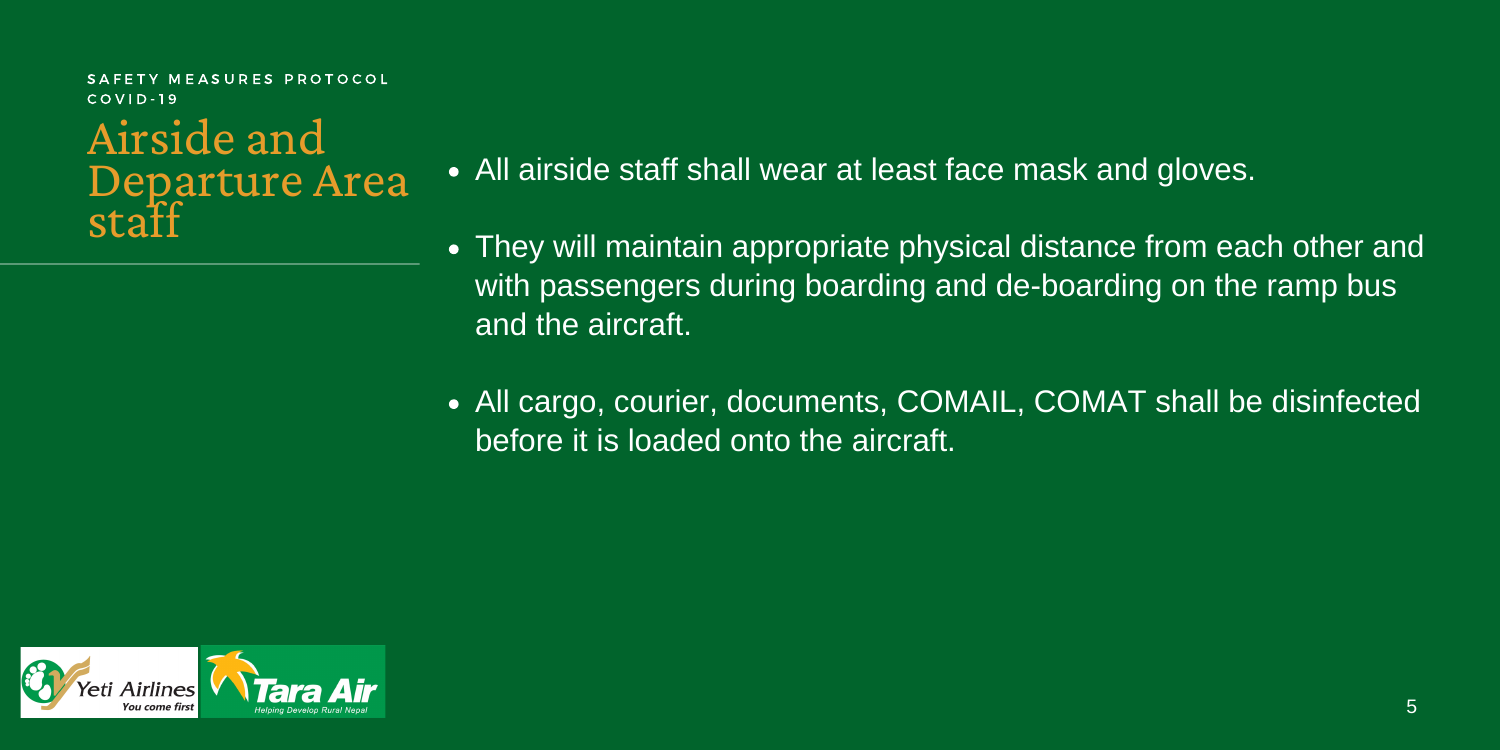Aircraft Maintenance staff

- Routine cleaning and disinfection of frequently touched surfaces, shall be done following the directions on the cleaning/disinfectant product's label.
- Maintenance staff shall use mask and gloves and avoid touching mouth, nose or eyes while repairing aircraft interiors, lavatories or other surfaces that have been touched by passengers.
- Maintenance staff shall maintain appropriate physical distance while conducting maintenance work.

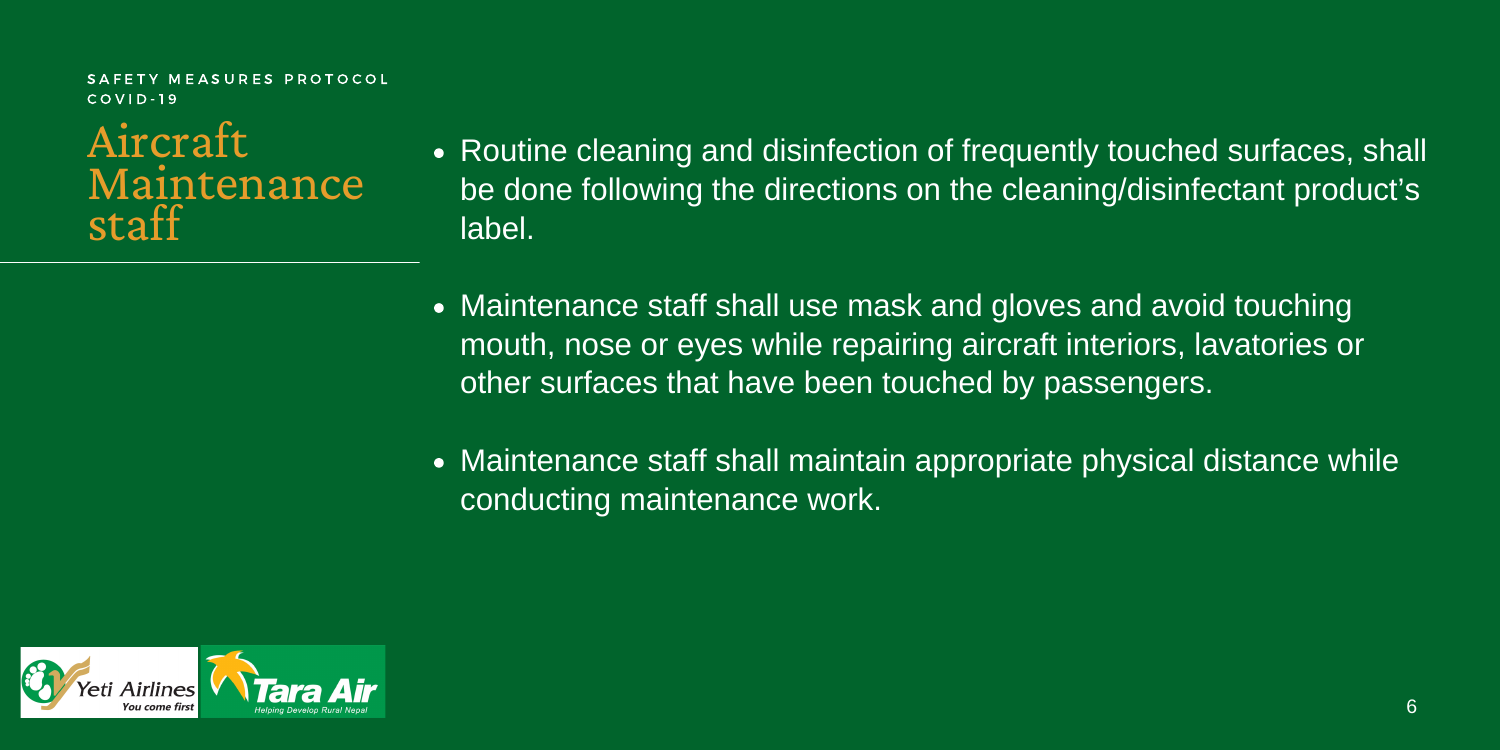

- All the crew members shall wear at least surgical masks and gloves.
- Cabin crew shall additionally wear protective gown and face visors.

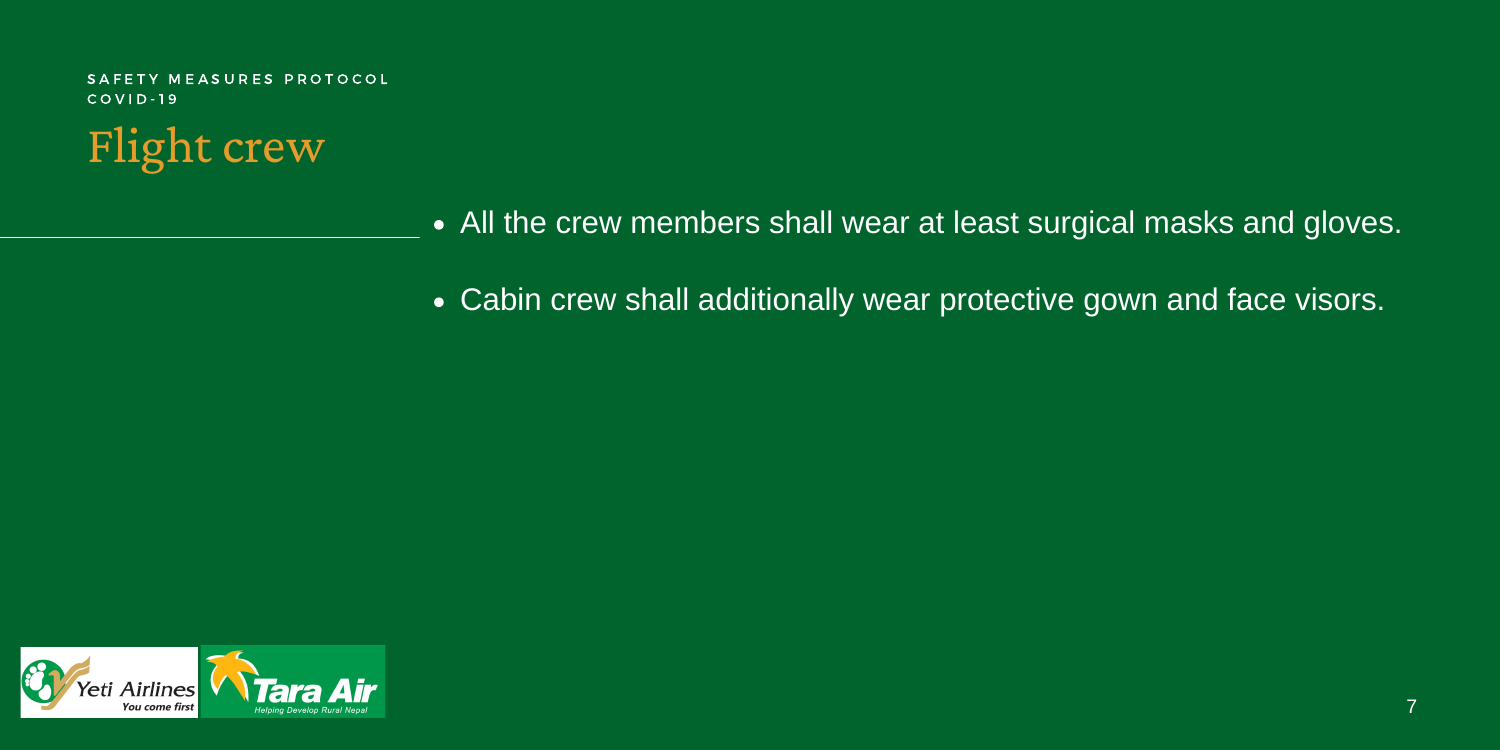Corporate, Ticketing and Cargo Sales Office Personnel Safety

- All staff must wear face masks.
- Additionally those interacting directly with clients must wear face visors and gloves too.
- All staff handling cargo and courier documents must wear gloves too.

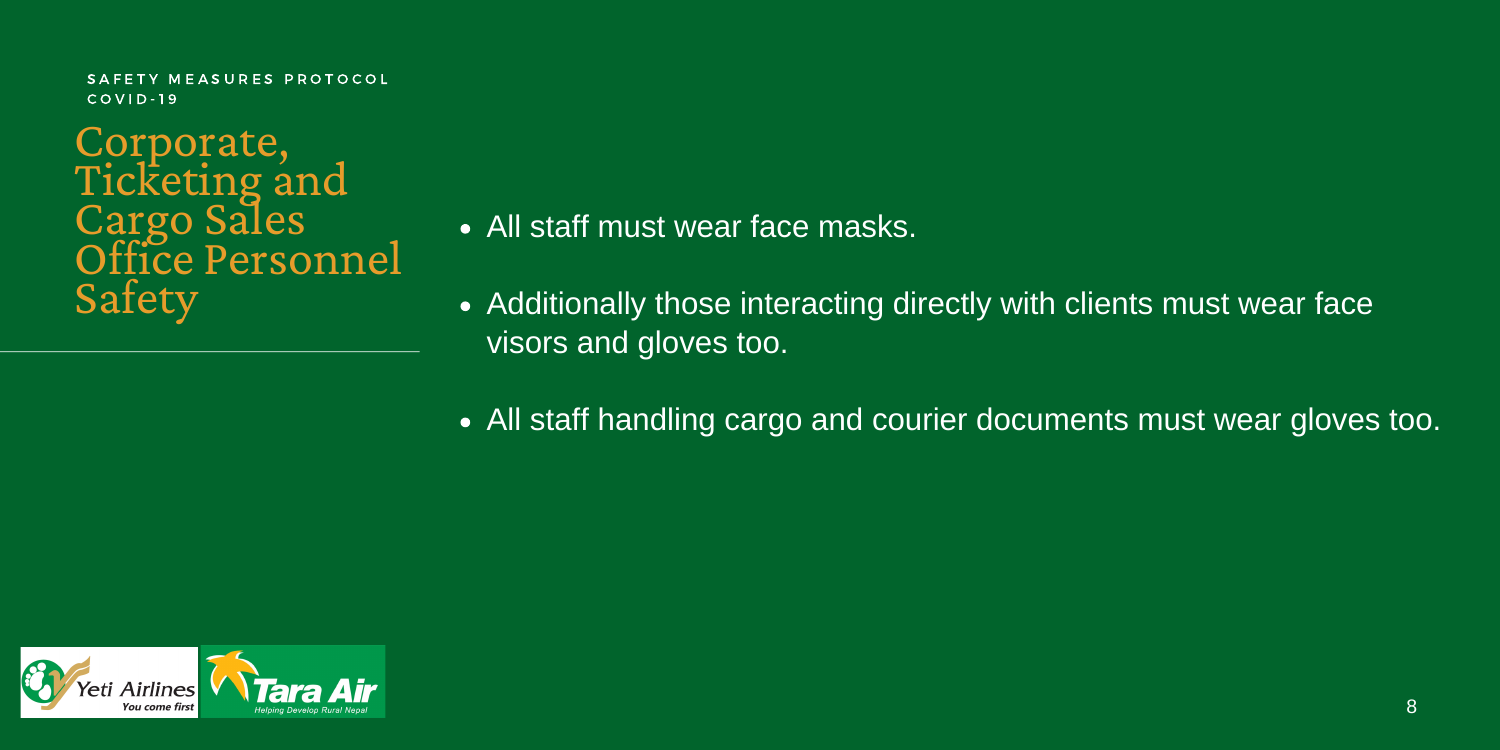# Entry<br>decorum for visitors

- All visitors will have to wear face mask before entering office premises.
- Visitors must have their body temperature checked and apply hand sanitizers,provided at office entrance before entering the building/office space.
- Visitors with body temperature beyond 100.4 F will be debarred from entering the building/office premises.

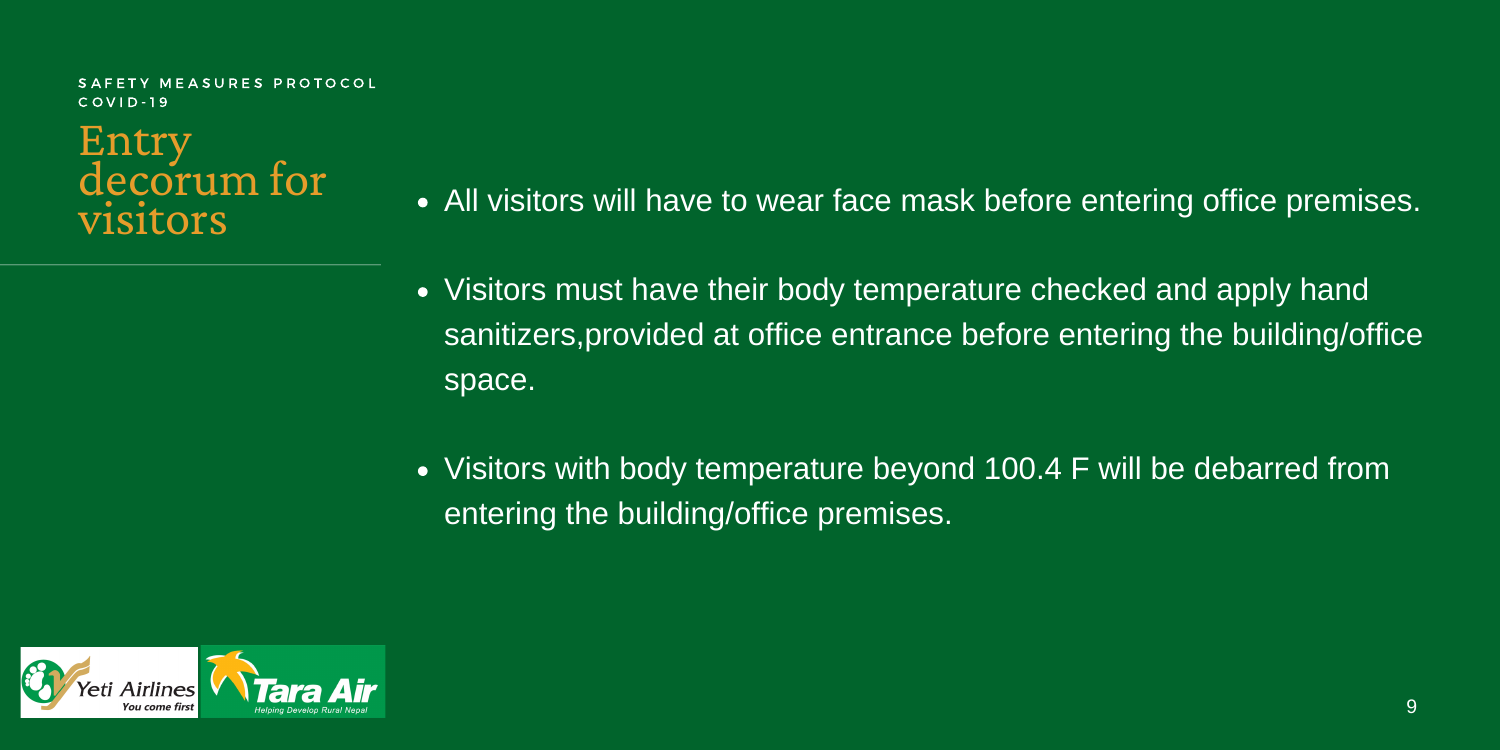

- Buses shall be disinfected after each shuttle.
- Shuttle buses shall carry passengers to aircraft maintaining proper physical distance.
- Proper distance shall be maintained while boarding and de-boarding the bus.

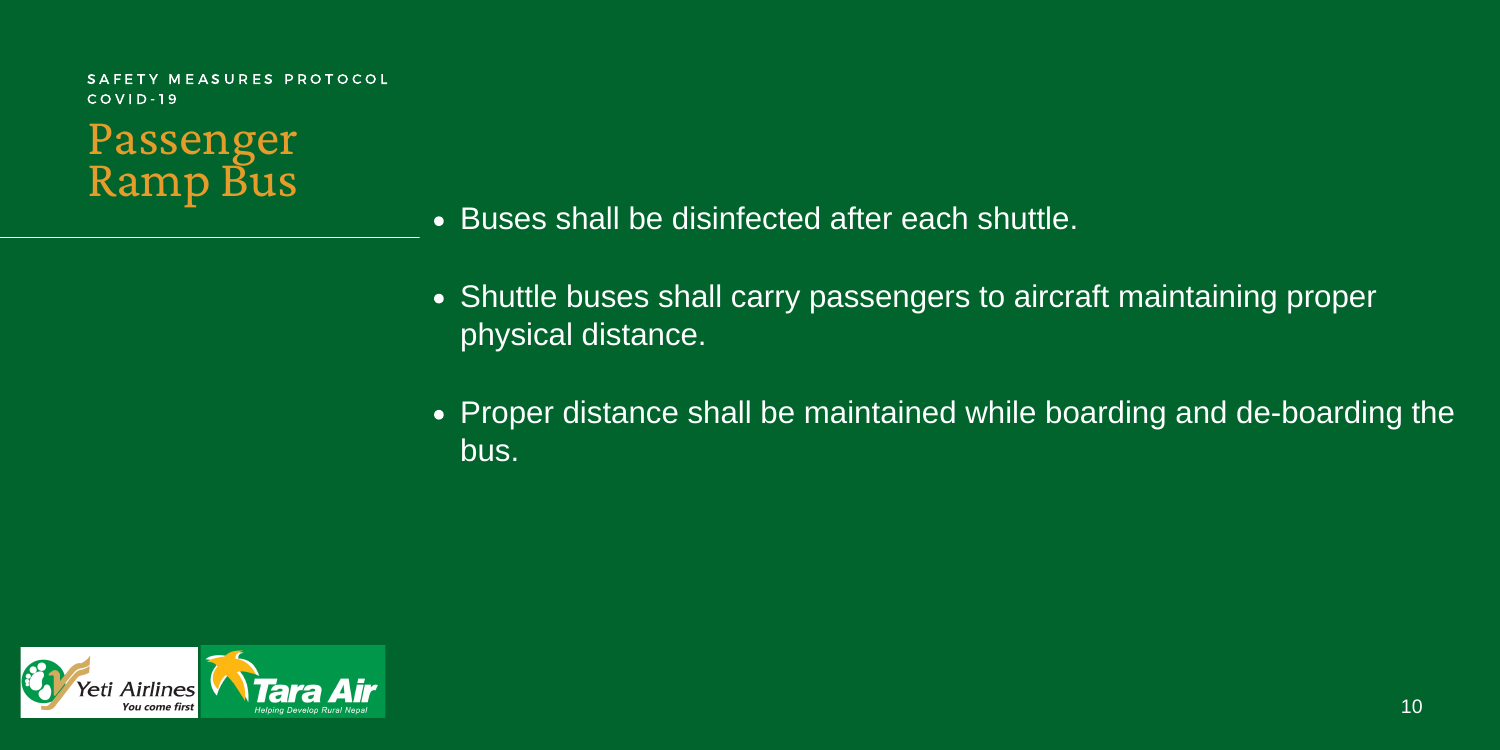MEASURES PROTOCOL C O V I D - 1 9

### Aircraft and Cabin Cleaning

- The aircraft cabin shall be disinfected prior to each flight.
- Use of compressed air to clean surfaces contacted by passengers shall be discouraged as these techniques may aerosolize potentially infectious material.
- Surfaces in the flight deck that are frequently touched and utilized by cockpit crew members, such as yoke, throttles, auto pilots, radios, etc shall be cleaned and disinfected with prescribed disinfectants.

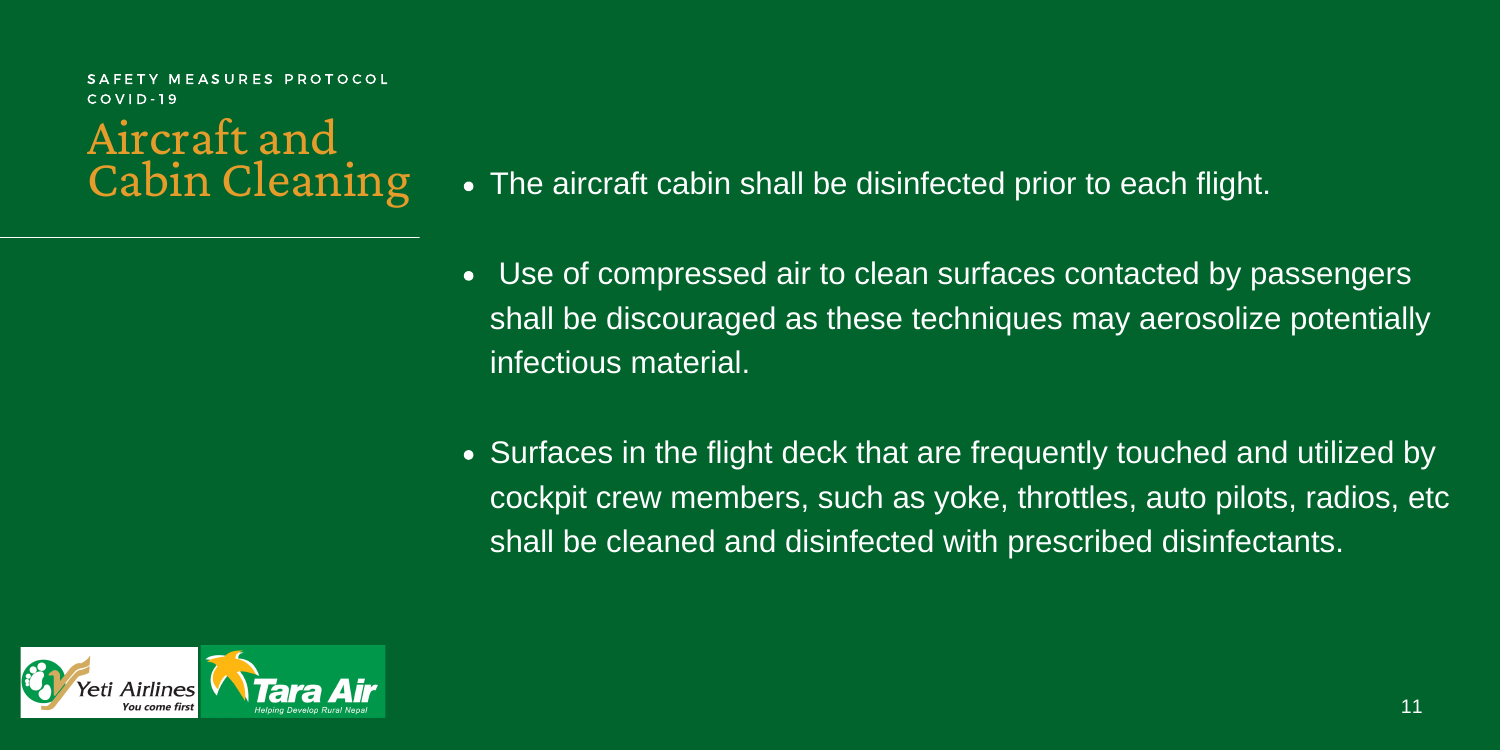Passenger boarding & seating arrangement in Aircraft

- Passengers shall be boarded in small groups maintaining physical distance.
- Passengers shall be boarded as per assigned seating arrangement.
- Sanitizer shall be provided to all passenger at the time of boarding the aircraft.

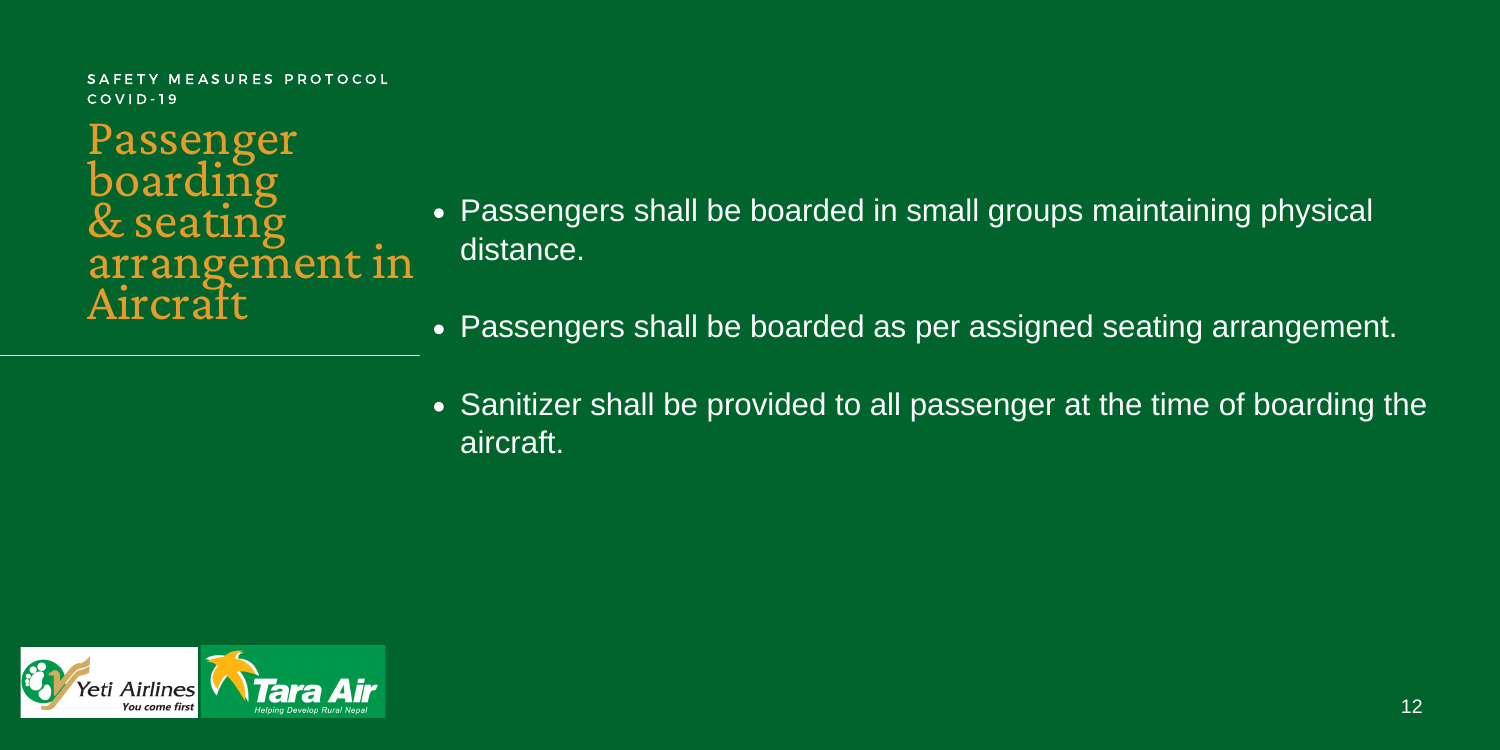**MEASURES PROTOCOL** C O V I D - 1 9

#### Aircraft **Concurrent Disinfection**

In case of bodily secretion inside the aircraft cabin by passenger(s) or others such as blood, respiratory secretions, vomit, excretions and other bodily fluids, the aircraft cabin shall be disinfected concurrently using the Universal Precautions Kits on board as per the procedure below :

- Cover the secretions, blood, vomit, excretions and other contaminants evenly with absorbent disinfectant for 3-5 minutes to enable them to solidify.
- Collect the coagulated contaminants into separate waste bags.
- Sterilize the contaminated area with pre-prepared disinfectant.
- Clear and disinfect hands before removing protections.
- Place contaminated items inside waste bags.

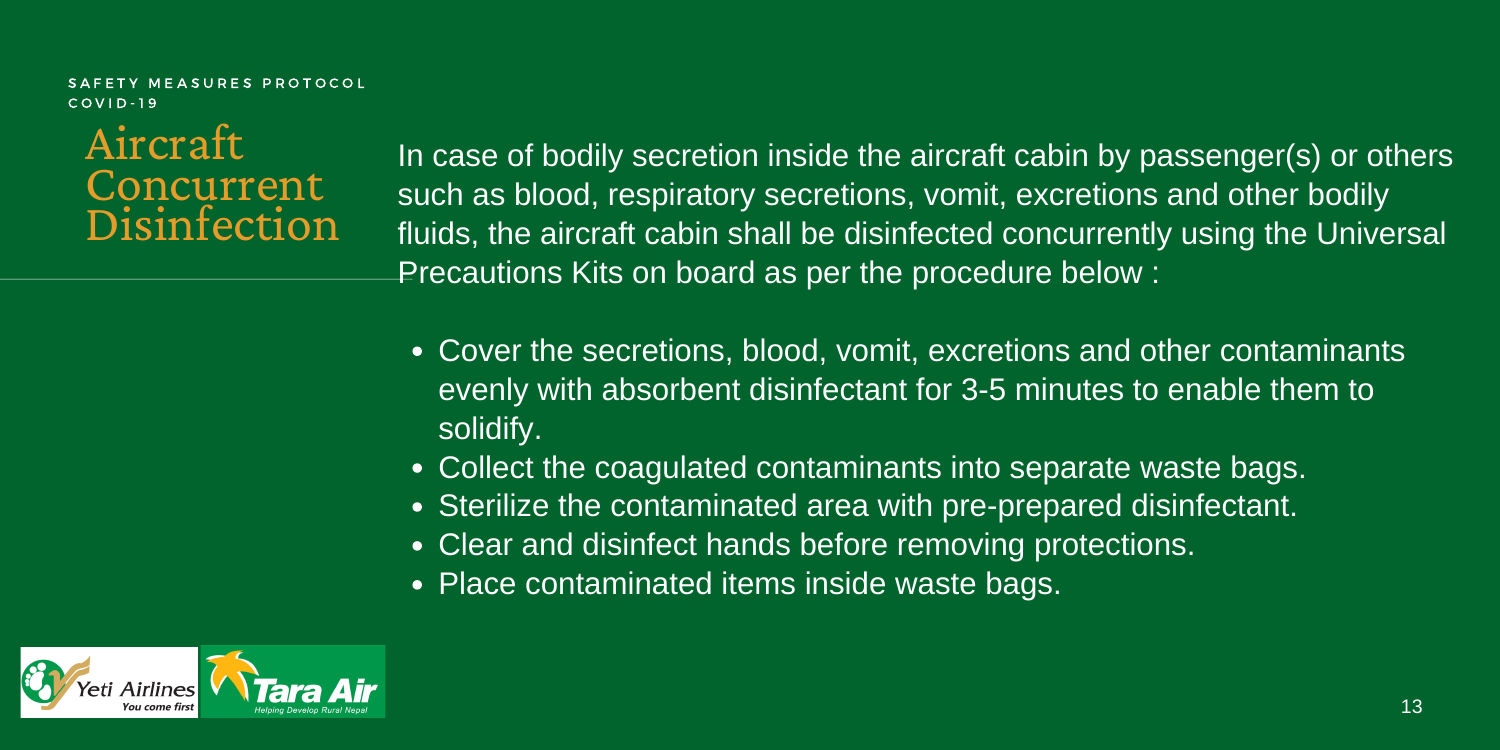#### MEASURES PROTOCOL  $C<sub>O</sub>$  V I D - 19

Protection of office premises, Check In Counters, Crew Camp, Sales Counter

- To avoid unwanted access, premises shall be locked when not in use and shall be manned if in use.
- Daily disinfect the office premises in the morning prior to office opening using company approved chlorine spray.
- Make sure that staff and visitors enter office wearing mask, have their body temperature checked and use hand sanitizers before entering office premises.
- Regularly disinfect areas that are frequently used such as toilets, door handles, table tops, railings etc.

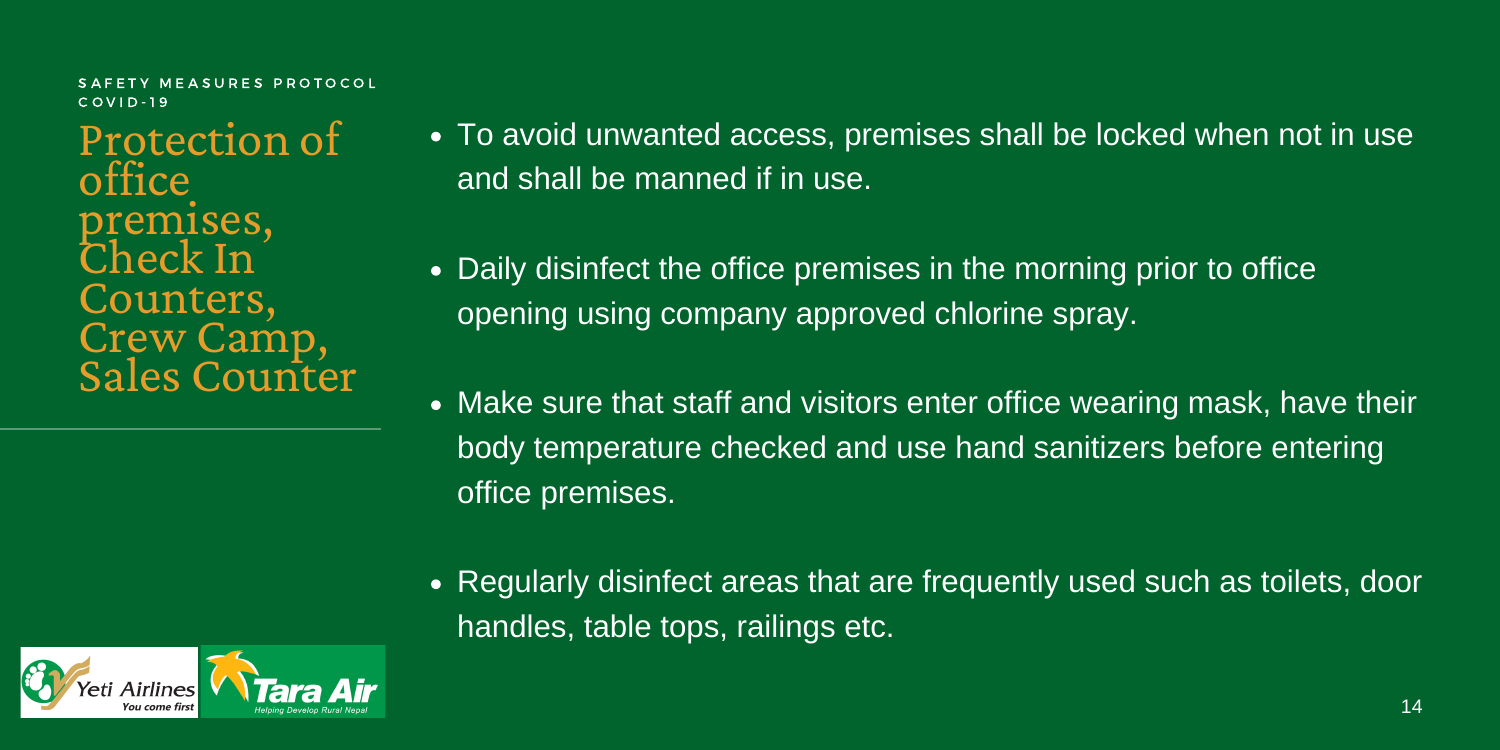Disinfection of Vehicles and Equipment

• Ramp buses, staff vehicles and ground equipment will be disinfected regularly by prescribed disinfectants.